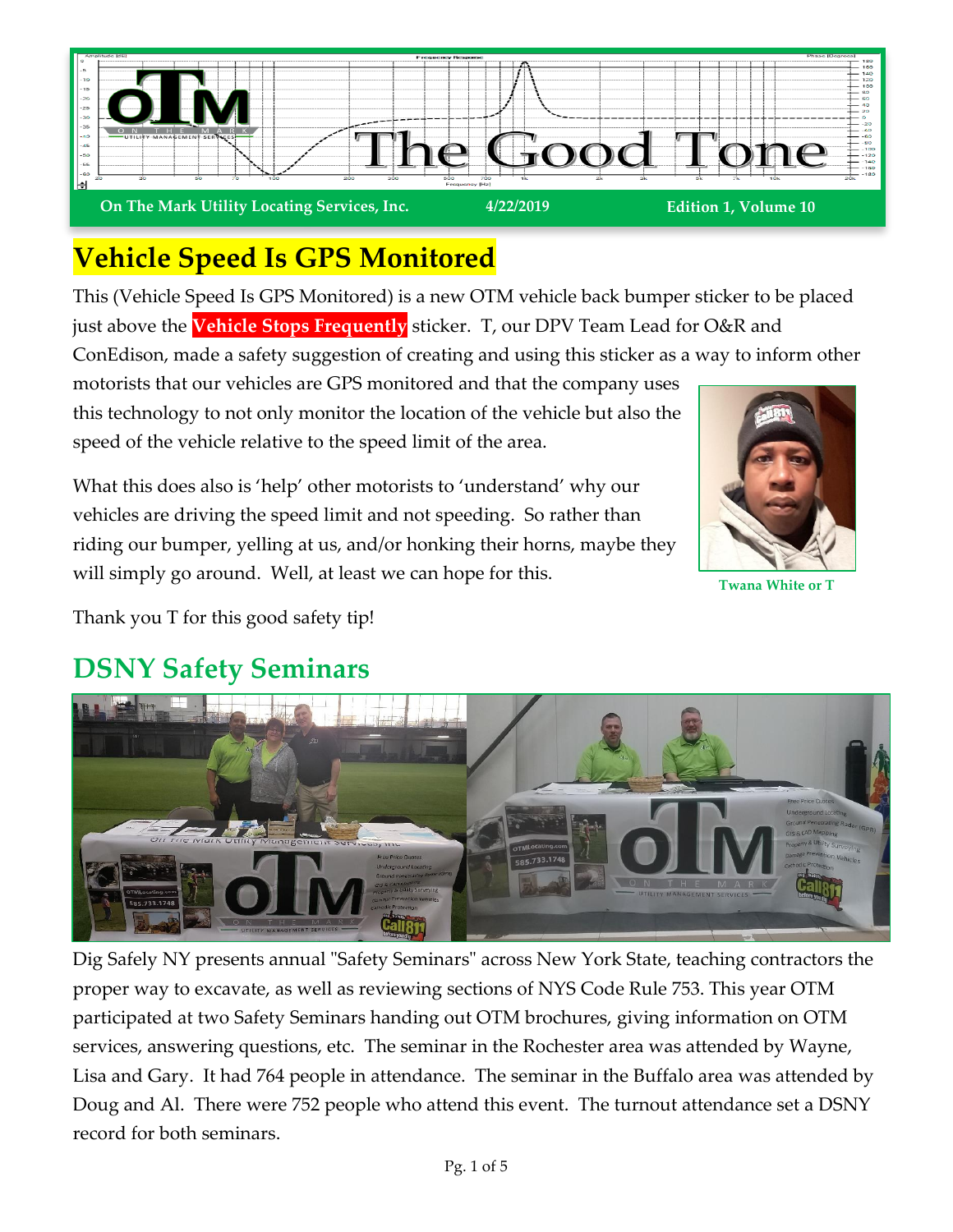## **OTM is a Minority Business Enterprise (MBE)**



Yes, OTM is now Minority Business Enterprise (MBE) certified. MBE is an American designation for businesses which are at least 51% owned, operated and controlled on a daily basis by one or more individuals who are at least 25% Asian, Black, Hispanic or Native American. We have been certified as such a business by the NY and NJ National Minority Supplier Diversity Council (NMSDC). So what? Well, being certified by MBE matters to many of our clients such as Avangrid (RG&E, NYSEG), ConEdison, Orange & Rockland, and others. Many such companies count their annual expenditures

amongst women and minority owned businesses. On the commercial side of the utility industry having this MBE certification increases our bid opportunities and is viewed favorably amongst our client set.

OTM has also applied for MBE certification with New York State (NYS). As it relates to NYS, there are many state contracts explicitly set aside for women and minority owned businesses which we will be able to pursue by acquiring this certification. There is unfortunately an application backlog with the state but we hope to obtain their MBE certification shortly.

### **The ConEdison DPV Story A long, hard journey … but we had faith!**

Almost 3 years ago, OTM pitched the Damage Prevention Vehicle (DPV) program to ConEdison. Given that they had no prior experience with such a program, they were not comfortable putting it into their operations. So, we offered them a pilot program to allow them to see the operation first hand and to assess the value of such a program to their overall damage prevention efforts.

Our vision was to sell them on doing a pilot program, to do the pilot and demonstrate the value of the program to them,



to have them bid the program via a request for proposal/quote (RFP/Q), and to then win the RFP and have it under contract for 2 to 3 years.

It took over 1 year from our initial sales pitch to the initiation of pilot program. The pilot program started in June 2017 and went until Dec. 2017. We started with 3 drivers working in the Westchester, NY area. Our results in the 1st year were not very impressive, but we only had 6 months of operations and we had a complete new set of DPV drivers. The program was extended for 1 year until the end of Dec. 2018. In 2018, our 2nd year, we had the same 3 drivers to start the year. In October of 2018, we added another 3 drivers - 2 in Westchester and 1 in Queens, NY. Our 2nd year results were outstanding. The team achieved a damage ratio of 0.79 vs, a goal of 1.23. ConEdison reported a 22% improvement (decrease) over the 2017 3 rd party damage ratio.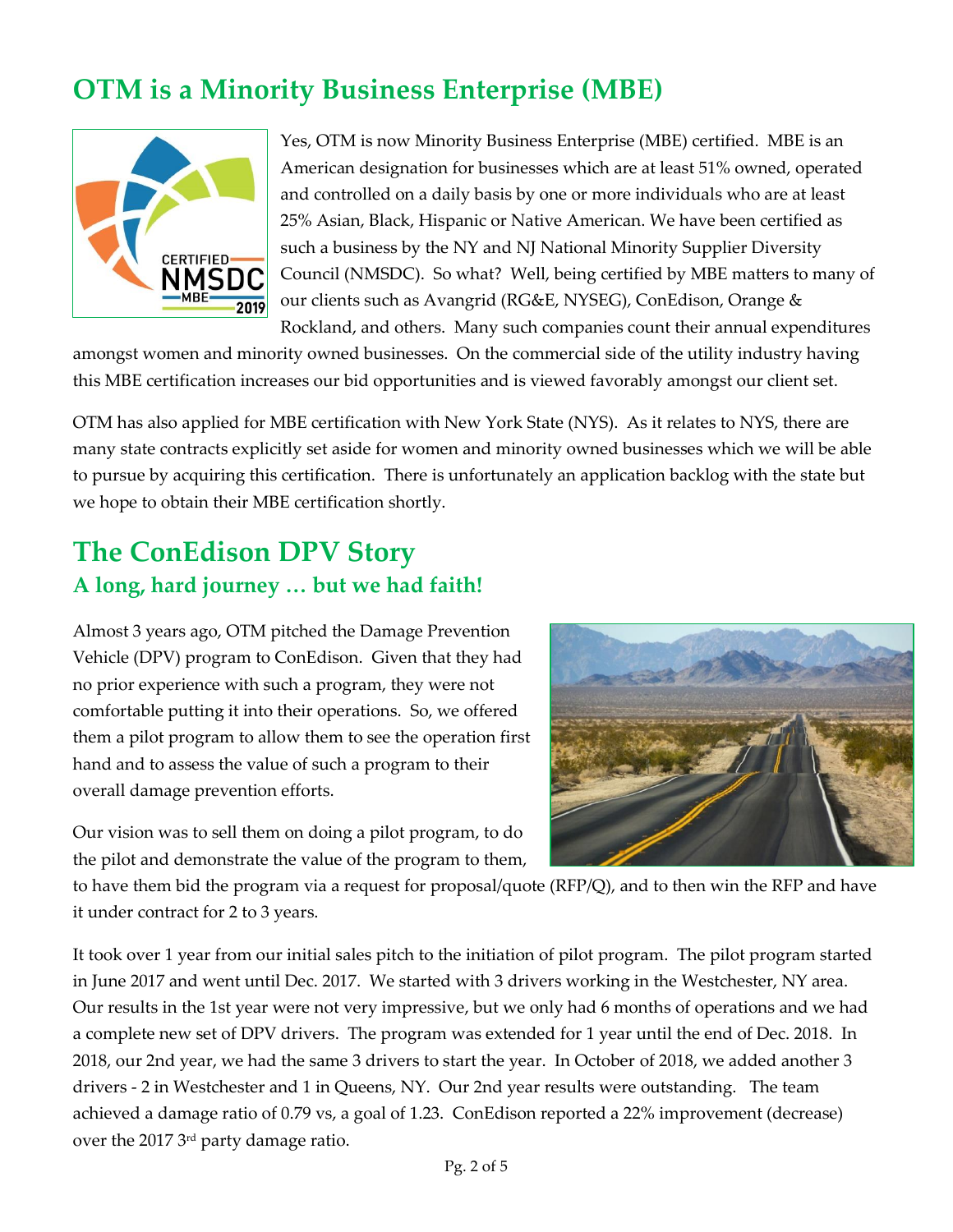The pilot program was again extended but this time for a 3 month period, until March 2019. The purpose of this extension was so ConEdison could bid the program which they did on Feb. 25, 2019. OTM bid this

RFP and was awarded the bid on March 31, 2019!

The new program will start with 3 DPV drivers - 1 in Westchester, 1 in Queens, and 1 in Bronx, NY. This could go up to 6 drivers before the end of 2019. In 2020, ConEdison plans to add an additional 4 drivers to support this program. ConEdison will then have an option to extend this program for 1 additional year, 2021.

This has been a hard, long journey but what we



envisioned has finally come to pass. We had faith but the OTM team added a whole lot of works! Thank you to the team of drivers and the leaders and support staff: Tiana Brooks, Juan Jurado-Colon, Robert Ferebee, Nat Benson, John Manicchio, Mike Twal, Twana White, Abby Means, Lisa O'Neal, Chis Lofton, and Wayne Coleman. Also, a special thanks to Will Clark from ConEdison who provided tireless support to the program over the past 2 years!

### **OTM's 1st Little One is On The Way ….**



Planning & Design by Julie Varela

The OTM office staff held our 1<sup>st</sup> OTM baby shower -for Abby Means. She was totally surprised when she entered the OTM conference room to see both the staff and her lovely parents there to give her gifts and to celebrate the upcoming birth of her baby girl. Although we lobbied long and hard for OTM to be a middle name, we doubt seriously that it will. Oh well. We had a great time and also enjoyed the cake and ice cream. Check out some of the pics of Abby as she opened the baby's gifts ([Abby's OTM Baby Shower Pics](https://www.otmlocating.com/abby-otm-baby-shower))

# **American Heart Association (AHA) Heart Walk & Run**

Jaqualine, OTM Accounts Receivable Management, would like to thank all of our donors and walkers that participated in OTM's first annual walk for the AHA on Saturday April 6, 2019. It was a great day to help fight heart disease and stroke. We could not have achieved our goal which was \$1000 without each one of you! Thanks to the OTM's board and donors we raised a total of \$1,490.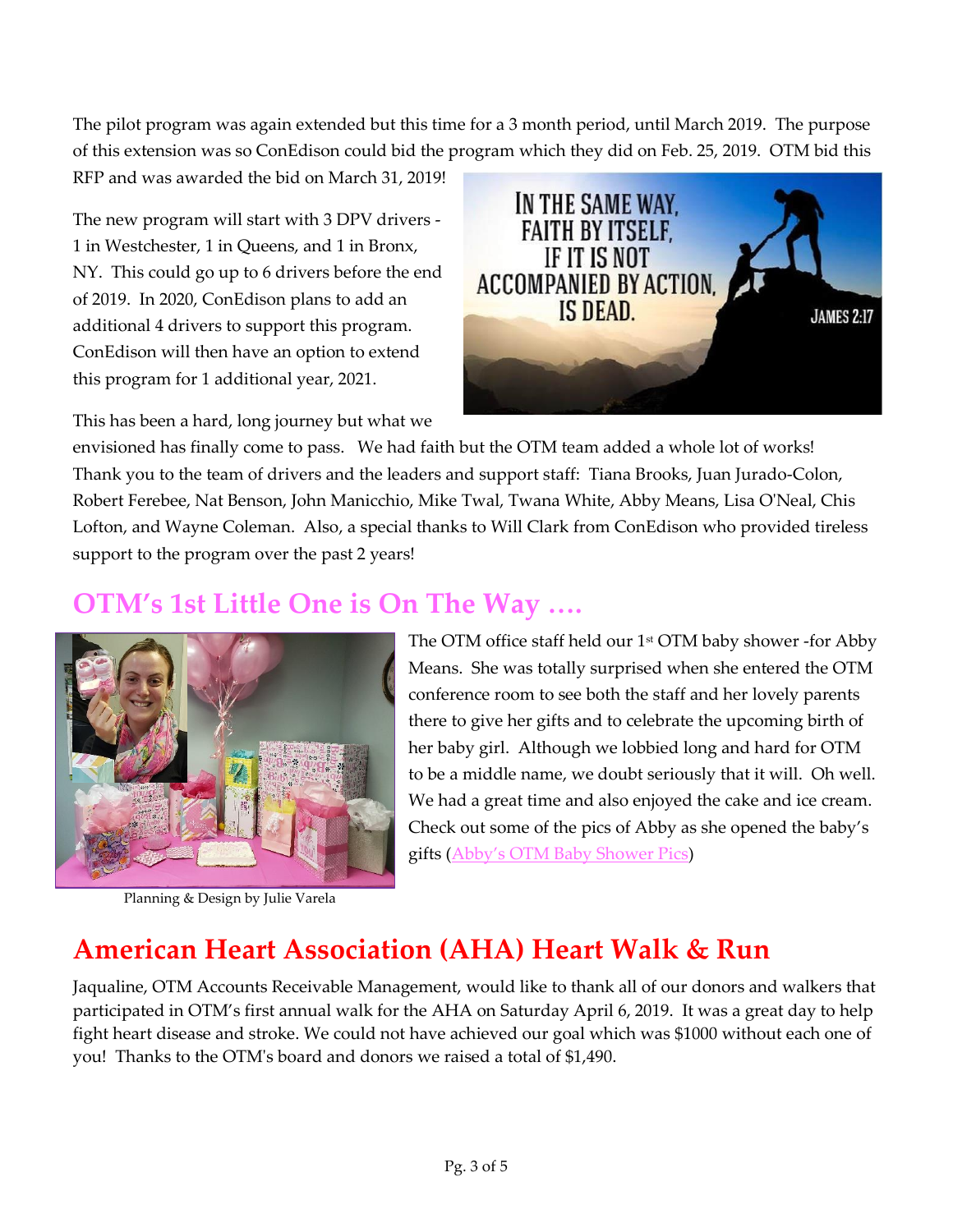Your support is extremely important with helping scientists develop lifesaving breakthroughs to try and make healthier, longer lives possible for everyone. We look forward to a stronger OTM turnout next year and bigger goals. So, mark your calendars now for April 2020 and be on the lookout for recruitment information! See you then.

Again, thank you. Please visit the OTM website for photos [\(Click Here\)](https://www.otmlocating.com/2019-aha-heart-walk-run).

# **YTD Business Performance - Traffic Light Charts**



Jaqualine Harrison, John Bryant, Tracey (Jackie's husband), Austin Okwudili, and Mykalah (Jackie's daughter)

OTM is off to a great 2019. Below is quick traffic light chart for each major program that indicates how well things are going as we press into the excavation season. More to come of these various programs,